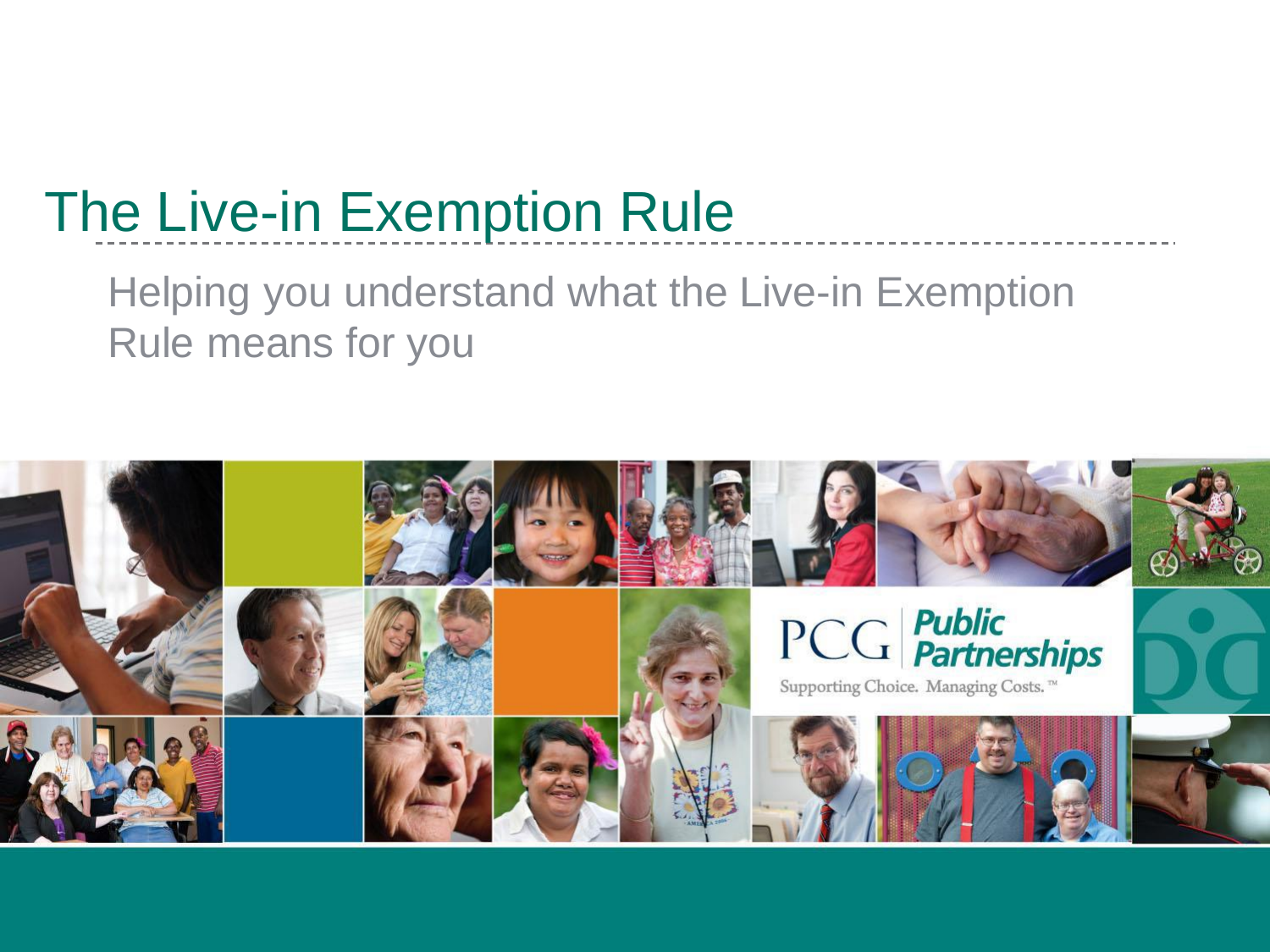### The Live-in Employee



**What is a Live-in employee?**

**A live-in employee is someone who "lives where they work". In order to determine if the live-in exemption applies, the residency test is applied.**

**The Residency Test:** A live-in employee *"…resides on the participant/ employer's premises either permanently or for extended periods of time"*.

- The *"employer's premises"* means where the employee works.
- *"Permanently"* means the employee lives, works, and sleeps in the participant's home seven days per week and has no home of his or her own.
- *"Extended periods of time"* means the employee lives, works and sleeps in the participant's home for five days a week (120 hours) or more.

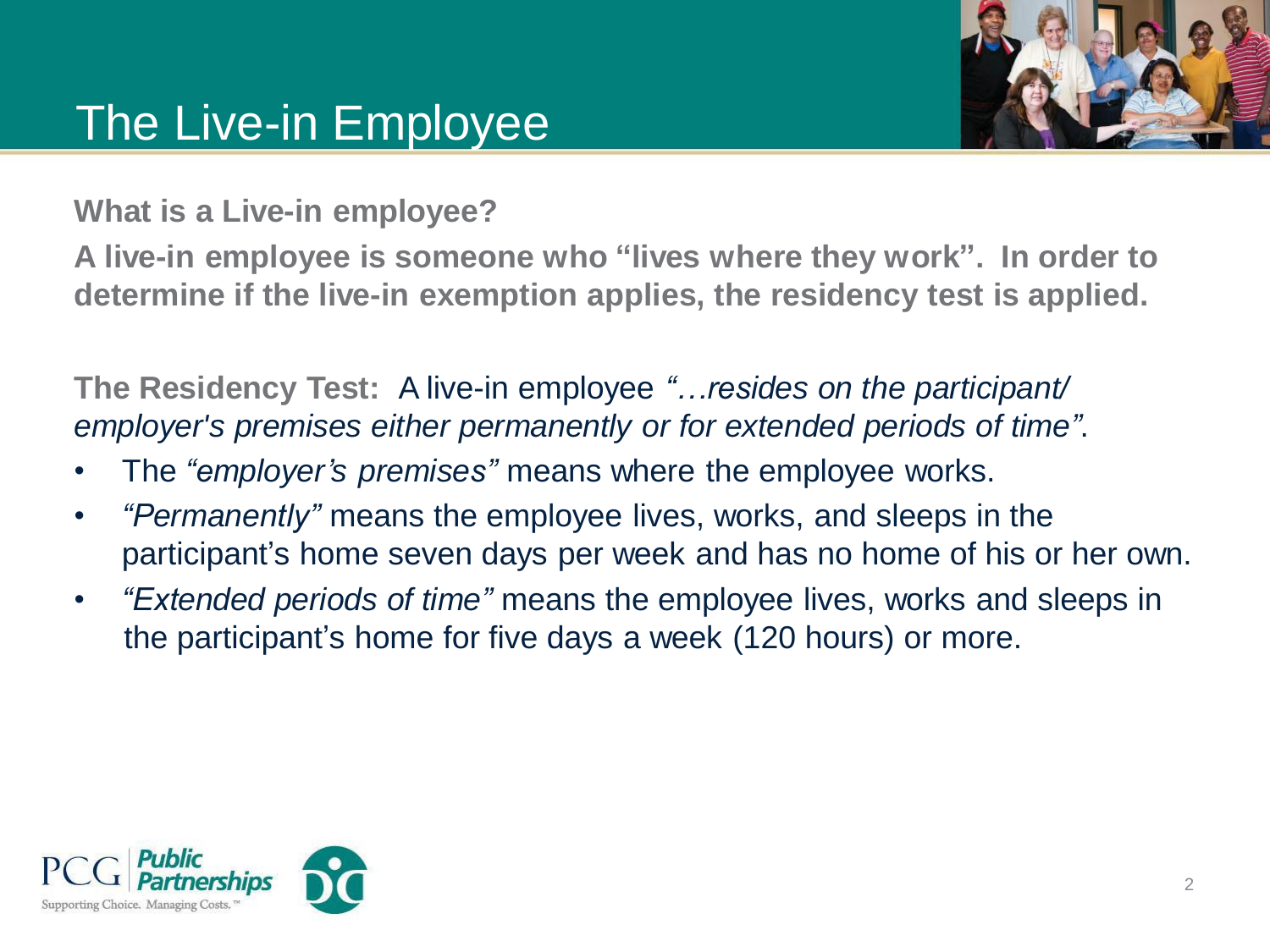

## What is the live-in exemption?

Alive-in employee is exempt from the overtime provisions of FLSA.

#### Overtime will not apply

- If the participant/employee meet the residency test based upon a PPL address comparison query, the live-in exemption will automatically apply.
- If the employee meets the definition of a live-in employee and the employer and employee submit the live-in exemption form.
- In either of these situations, PPL will pay overtime hours at regular rates for all services.
- **NOTE: If either of the above criteria has not been met or a participant/employee pair has revoked the exemption, overtime hours are to be paid at premium rates.**

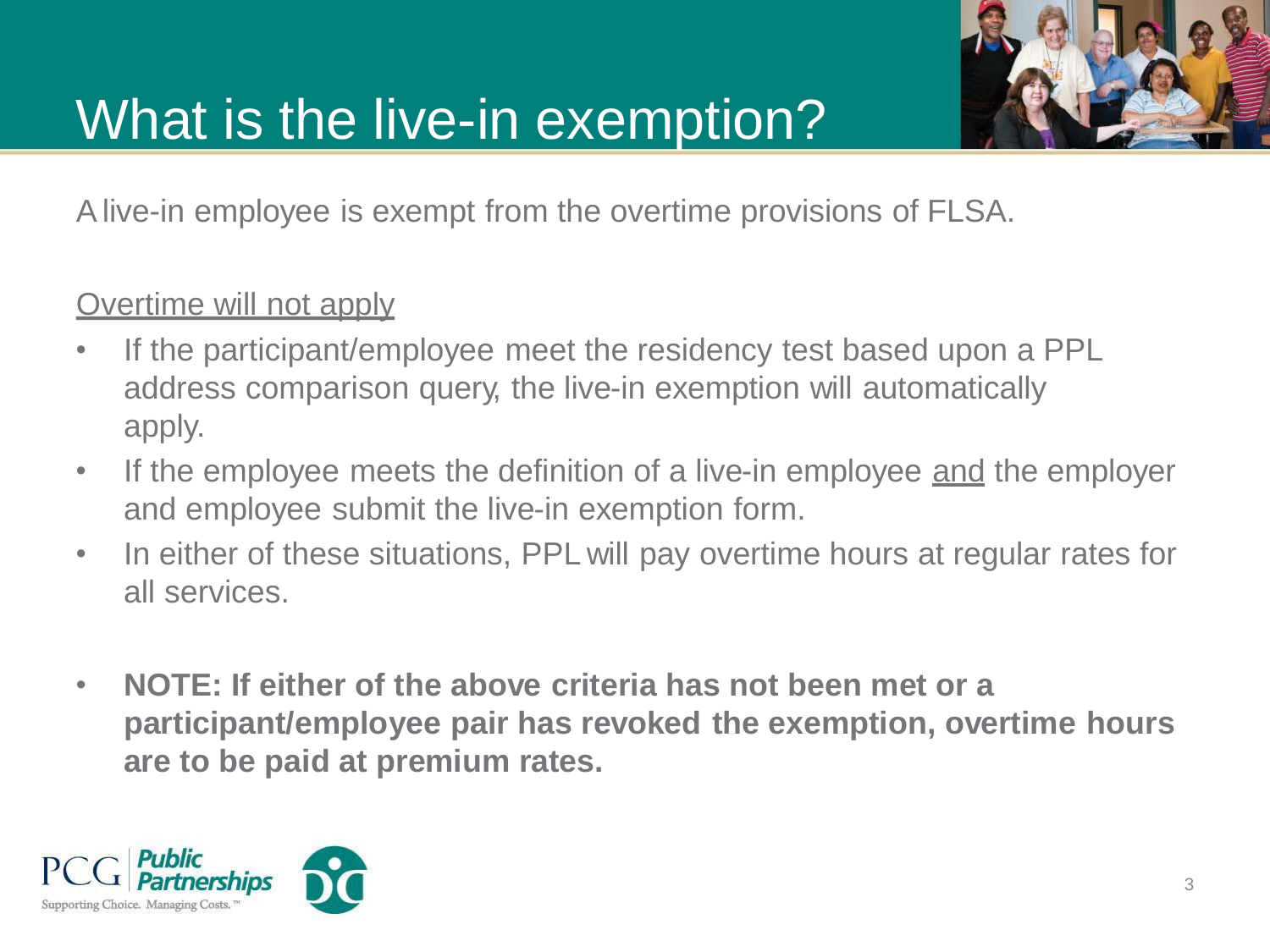# How will PPL process the live-in exemption?



**The live-in exemption is a one-pronged test.** If the employee is a live-in employee, the exemption applies to all services.

- PPL will run a system generated address match query against all timesheets submitted to PPL that meet the overtime criteria, if the address query is a match, the live-in exemption will automatically apply
- PPL will add forms to new employee packets and make the form available on its website.
- The employer and employee must sign and return the form in order to **opt in** or **opt out** of the address comparison query.
- Employer and employee must notify PPL by submitting a live-in exemption form if their status changes.
- **The Live-in Exemption Form is available on this website.**